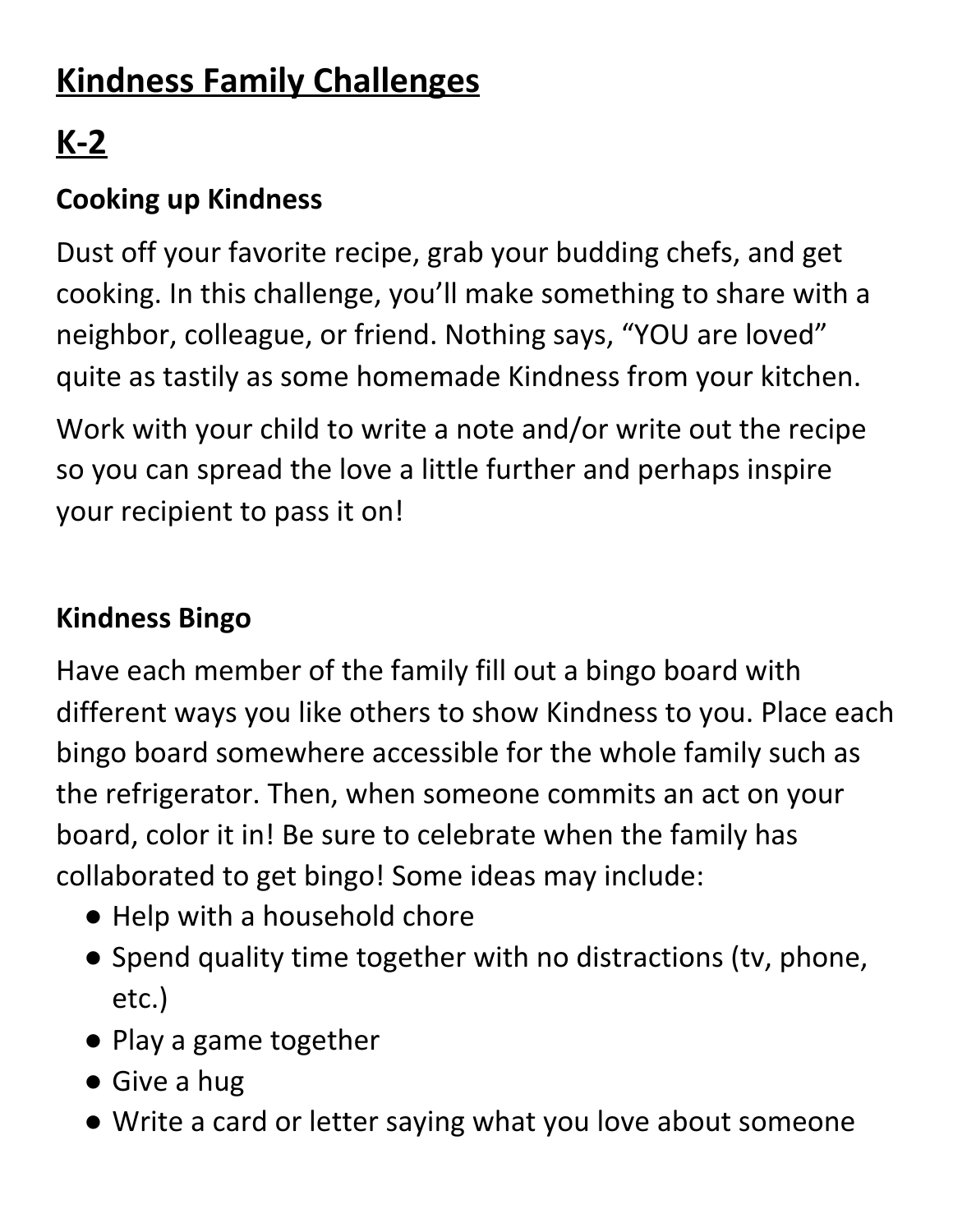#### **A Kind Face**

Ask your child about a friend or family member that they feel like they haven't talked to in a while. Brainstorm 2-3 kind things that they feel about that person and then call them up and let them know! Better yet, video call them if you have access so they can see your smiling faces while you share.

Challenge yourself to reach out to one adult in your life and do the same. Call your cousin or your aunt or your friend that you haven't reached out to in awhile and give them the kind gift of time.

## **3-5**

#### **A Bouquet of Kindness**

Pick a bouquet of flowers from your flower garden, pick some wildflowers on a walk, or pick up a bouquet at the store. Take the entire bouquet to someone, just because! Or, take single flowers to the neighbors on your street.

Have a conversation with your child about why being kind to our environment is important and how the different flowers you found or plucked or bought remind you of kind moments in your life.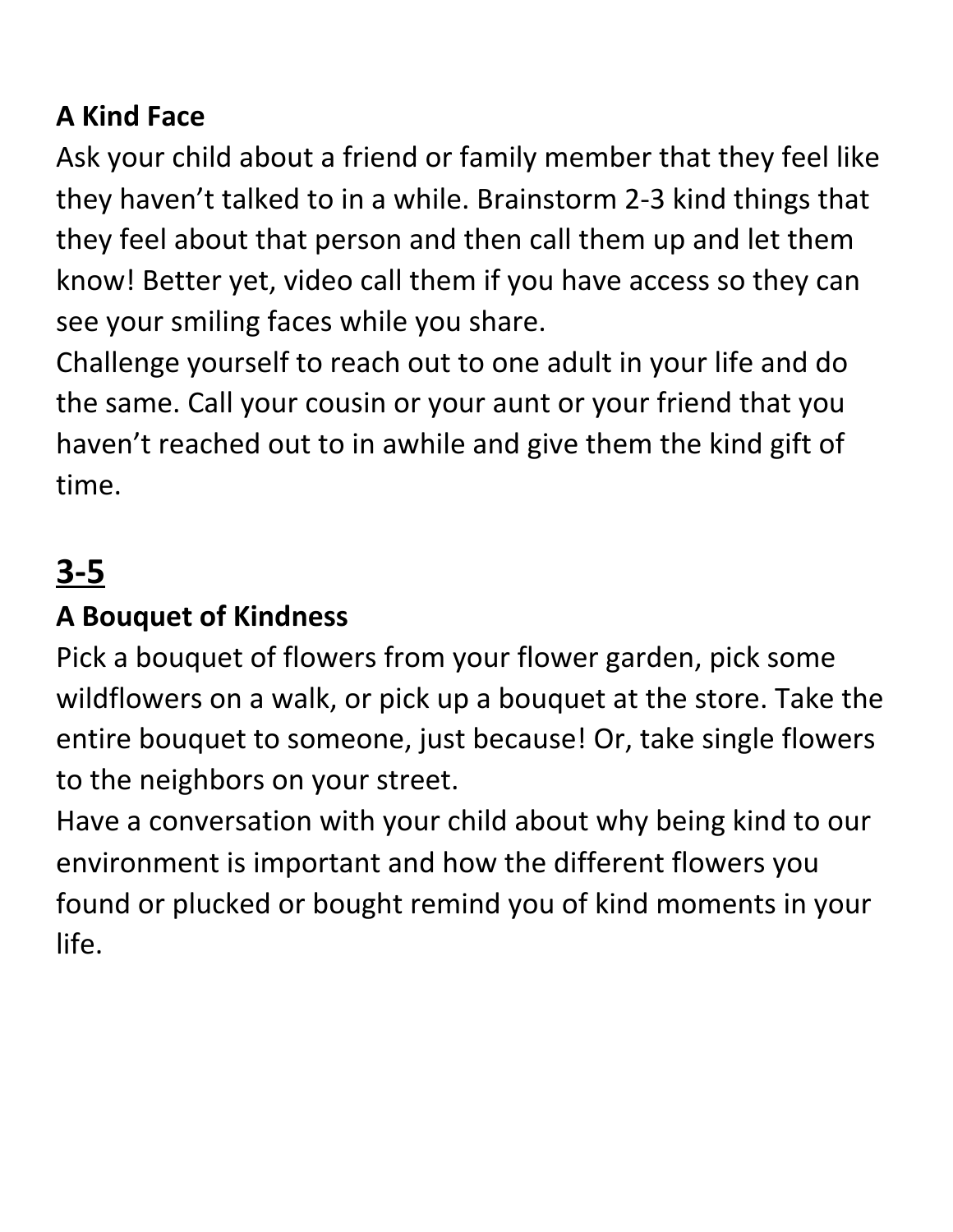#### **Kindness Cleanup**

Show some Kindness for your mother – Mother Earth that is! Choose a local outdoor site, gather some gloves and trash bags, and spend some time picking up trash. Not only will you be showing Kindness for local flora and fauna, but other humans will be able to enjoy the fruits of your labor as well. If you feel like sharing, capture a photo of how much trash you collected and share it with friends on social media and challenge them to get more than you!

#### **A Kind Act of Service**

True Kindness can be shown when nothing is expected in return. Talk about a way your family can serve together and spread Kindness in the community. Discuss the impact your family can make by volunteering to help others. Involve your children in as much as the process as possible. Your children can help research volunteer opportunities on the web and/or help make phone calls to organizations. Service ideas:

- Volunteer at a local organization that serves meals to others
- Search through your house for gently used books, toys, and games to donate to a shelter or service organization
- Visit a nursing home to talk with the residents
- Have a lemonade stand in your yard and offer the lemonade for free
- Visit a shelter and play with the cats or walk the dogs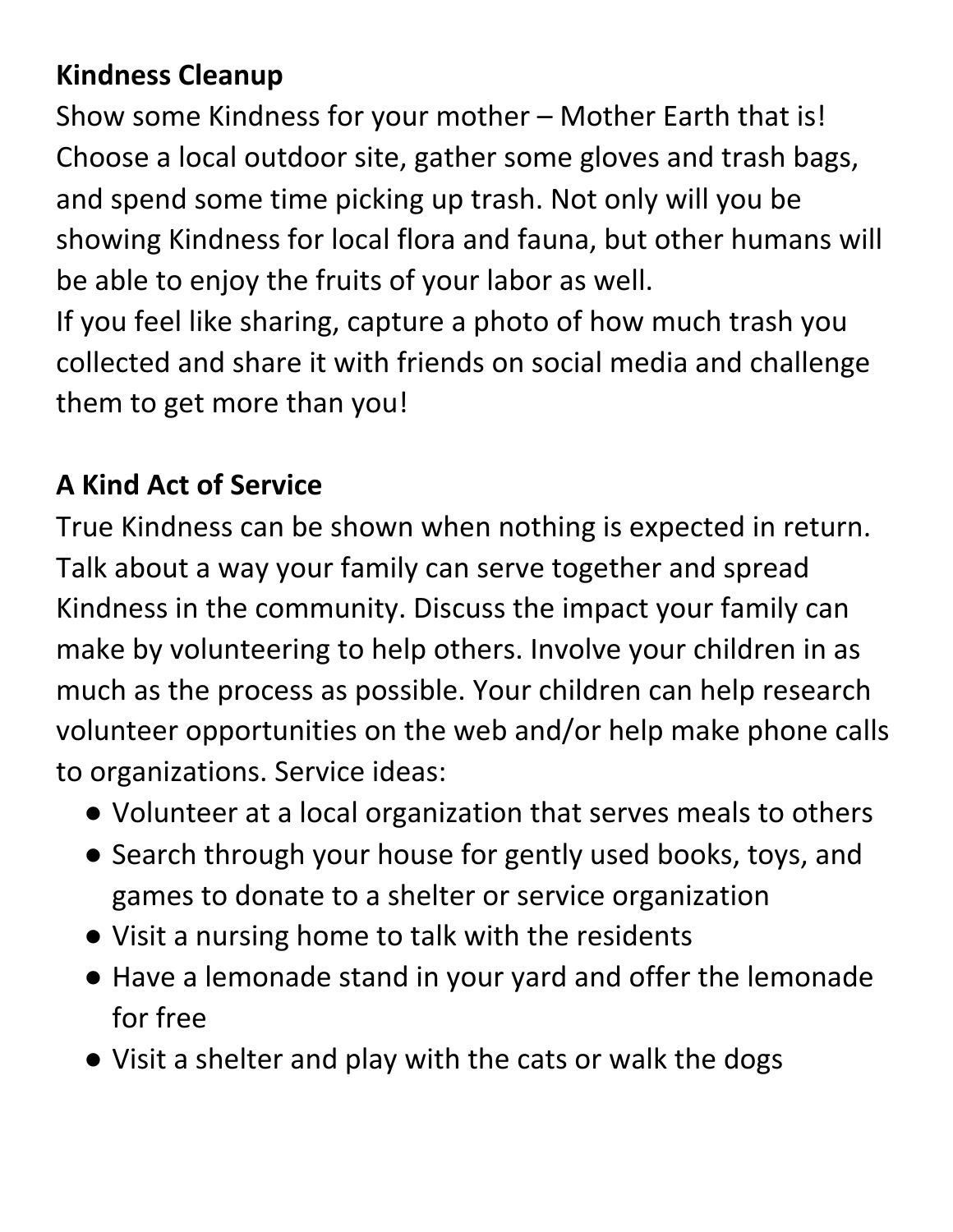Commit as a family to doing this kind service for at least the next month. At the end of each visit, discuss what it was like to give your time in Kindness.

### **Questions You Could Ask**

## **K-2**

- What does Kindness look like in our home? What does it look like in our neighborhood? What does Kindness look like in our extended family, our faith or spiritual practices, our community centers, our sports teams, etc.?
- Why is it important to show Kindness to people who aren't kind to you?
- What acts of Kindness have others shown you lately and how did you respond? How did it make you feel? How does random acts of Kindness help you grow?

# **3-5**

- There's a t-shirt that reads, "Be Kind to Everyone." Do you agree or disagree with this idea?
- In our family, give examples of how we show Kindness to others? How can we bring even more Kindness into our home?
- When are times that it's difficult for you to show Kindness? What clues do your mind or body give you that you're having